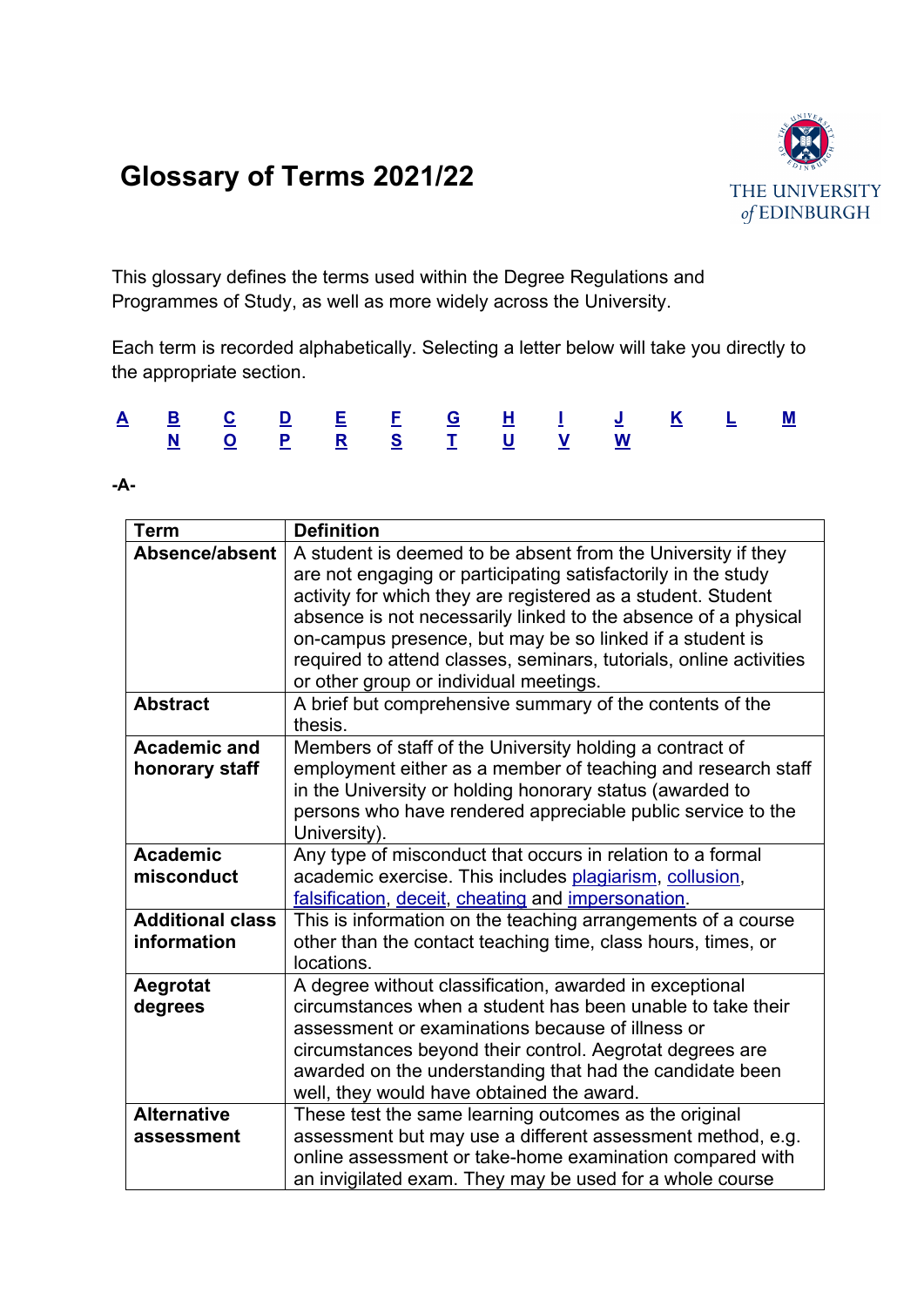<span id="page-1-0"></span>

|                                       | when the original assessment was disrupted or for individual                                                                                                                                                                                                                                                                                                                                                                                                                                                                                                                                                                                                                                                                             |
|---------------------------------------|------------------------------------------------------------------------------------------------------------------------------------------------------------------------------------------------------------------------------------------------------------------------------------------------------------------------------------------------------------------------------------------------------------------------------------------------------------------------------------------------------------------------------------------------------------------------------------------------------------------------------------------------------------------------------------------------------------------------------------------|
|                                       | students where special circumstances apply.                                                                                                                                                                                                                                                                                                                                                                                                                                                                                                                                                                                                                                                                                              |
| Anniversary                           | The date upon which the student starts the next year of their                                                                                                                                                                                                                                                                                                                                                                                                                                                                                                                                                                                                                                                                            |
| date                                  | study. Students are registered at the anniversary date and so                                                                                                                                                                                                                                                                                                                                                                                                                                                                                                                                                                                                                                                                            |
|                                       | pay annual tuition fees from this date. The anniversary date                                                                                                                                                                                                                                                                                                                                                                                                                                                                                                                                                                                                                                                                             |
|                                       | takes into account any interruption of study applicable.                                                                                                                                                                                                                                                                                                                                                                                                                                                                                                                                                                                                                                                                                 |
| <b>Anonymous</b>                      | Students' identities are not revealed to markers or to the Board                                                                                                                                                                                                                                                                                                                                                                                                                                                                                                                                                                                                                                                                         |
| marking                               | of Examiners until near the end of the assessment process                                                                                                                                                                                                                                                                                                                                                                                                                                                                                                                                                                                                                                                                                |
|                                       | when anonymity ends and a check is made.                                                                                                                                                                                                                                                                                                                                                                                                                                                                                                                                                                                                                                                                                                 |
| <b>Applicant</b>                      | A person who has formally submitted an application for                                                                                                                                                                                                                                                                                                                                                                                                                                                                                                                                                                                                                                                                                   |
|                                       | admission to the University, where the application is still active,                                                                                                                                                                                                                                                                                                                                                                                                                                                                                                                                                                                                                                                                      |
|                                       | and the individual is not yet a student.                                                                                                                                                                                                                                                                                                                                                                                                                                                                                                                                                                                                                                                                                                 |
| <b>Assessment</b>                     | The set of processes which measure the outcomes of students'<br>learning in terms of knowledge acquired, understanding<br>developed and skills gained. These processes of measurement<br>are necessarily diverse, in order to measure different aspects<br>of learning in an appropriate manner, e.g. by examination in an<br>exam hall, online, take-home, and with different specifications,<br>e.g. open or closed book, specified time frame, and by<br>coursework, which include essays, tutorial participation, oral<br>presentations, practical, lab work etc. Assessment includes<br>attendance and satisfactory completion, (where both result in a<br>'pass') as well as other diagnostic, formative and summative<br>methods. |
| <b>Assessment</b>                     | The criteria against which students work' which has been                                                                                                                                                                                                                                                                                                                                                                                                                                                                                                                                                                                                                                                                                 |
| criteria                              | submitted for assessment is formally assessed. These will<br>align with relevant learning outcomes for the course and map<br>onto the relevant Common Marking Scheme.                                                                                                                                                                                                                                                                                                                                                                                                                                                                                                                                                                    |
| <b>Assessment</b>                     | Where the student takes some or all of the assessment for a                                                                                                                                                                                                                                                                                                                                                                                                                                                                                                                                                                                                                                                                              |
| only                                  | course but is not required to attend classes, seminars, tutorials,<br>online activities or other group or individual meetings for that<br>course. This is currently recorded as "Exam only" on the<br>student record.                                                                                                                                                                                                                                                                                                                                                                                                                                                                                                                    |
| <b>Assessment</b>                     | www.ed.ac.uk/schools-departments/academic-                                                                                                                                                                                                                                                                                                                                                                                                                                                                                                                                                                                                                                                                                               |
| regulations                           | services/staff/assessment/assessment-regulations                                                                                                                                                                                                                                                                                                                                                                                                                                                                                                                                                                                                                                                                                         |
| <b>Assistant</b><br><b>Supervisor</b> | For postgraduate research students, the role of the Assistant<br>Supervisor is intended to be considerably more limited than<br>that of the Principal Supervisor in terms of responsibility, but in<br>some cases the Assistant Supervisor may have day to day<br>involvement in the student's supervision. Assistant Supervisors<br>may be appointed to provide (where relevant) complementary<br>expertise, such as specialised knowledge of a particular<br>technique.                                                                                                                                                                                                                                                                |
|                                       | See also "Principal Supervisor", "Co-Supervisor" and "Lead<br>Co-Supervisor".                                                                                                                                                                                                                                                                                                                                                                                                                                                                                                                                                                                                                                                            |
| <b>Attendance</b>                     | The date by which students are required to be in attendance at                                                                                                                                                                                                                                                                                                                                                                                                                                                                                                                                                                                                                                                                           |
| date                                  | the University e.g. Induction Week ahead of Semester 1<br>commencement.                                                                                                                                                                                                                                                                                                                                                                                                                                                                                                                                                                                                                                                                  |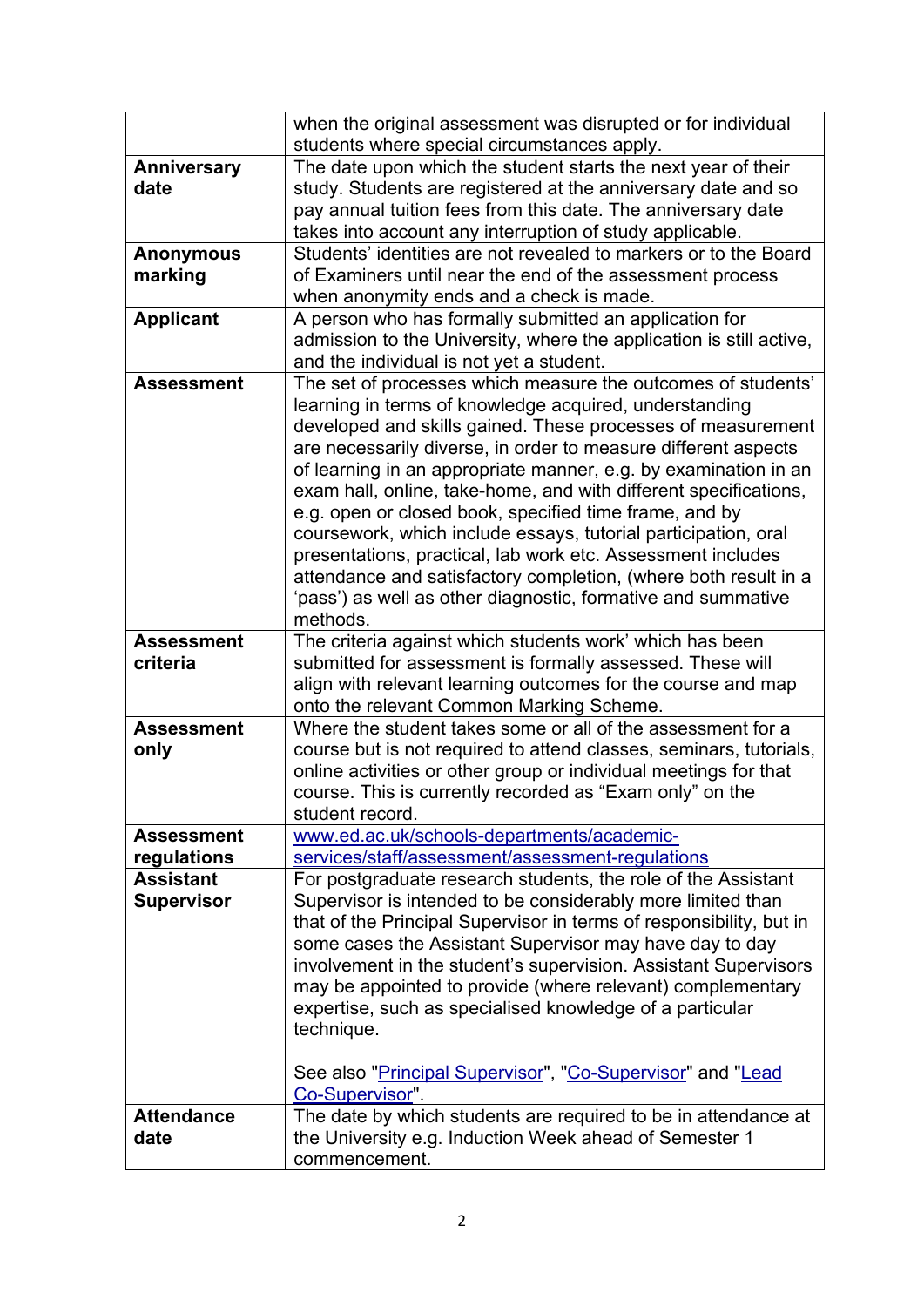| <b>Authorised</b> | Where a student is temporarily unable to study they may apply    |
|-------------------|------------------------------------------------------------------|
| interruption of   | for an interruption of studies, during which they conduct no     |
| studies           | studies at the University. Students re-engage with their studies |
|                   | following their return from an interruption.                     |

#### <span id="page-2-0"></span>**-B-**

<span id="page-2-4"></span>

| <b>Term</b>       | <b>Definition</b>                                                                                                                                                                                                                                                                                                                                                                                                                                                       |
|-------------------|-------------------------------------------------------------------------------------------------------------------------------------------------------------------------------------------------------------------------------------------------------------------------------------------------------------------------------------------------------------------------------------------------------------------------------------------------------------------------|
| <b>Board of</b>   | A body consisting of University staff and external examiners                                                                                                                                                                                                                                                                                                                                                                                                            |
| <b>Examiners</b>  | where appropriate, with membership approved by the relevant<br>College whose role is to take an overview of each student's<br>academic performance on a relevant course or programme<br>based primarily on assessment results, and to make a final<br>academic judgement on the appropriate outcome, e.g. on<br>progression or the award of degree, diploma or certificate.<br>www.ed.ac.uk/schools-departments/academic-<br>services/staff/assessment/boards-examiners |
| <b>Board of</b>   | The committee in Schools which undertakes scrutiny of                                                                                                                                                                                                                                                                                                                                                                                                                   |
| <b>Studies</b>    | curriculum development proposals and where local decisions                                                                                                                                                                                                                                                                                                                                                                                                              |
|                   | about courses and programmes are made.                                                                                                                                                                                                                                                                                                                                                                                                                                  |
| <b>Borderline</b> | Defined as marks from two percentage points below the class<br>or grade boundary up to the boundary itself. Boards of<br>Examiners must use the University borderline definition and<br>must not set and use a different definition.                                                                                                                                                                                                                                    |

## *[Return to Top](#page-0-1)*

### <span id="page-2-1"></span>**-C-**

<span id="page-2-3"></span><span id="page-2-2"></span>

| <b>Term</b>           | <b>Definition</b>                                             |
|-----------------------|---------------------------------------------------------------|
| <b>Cheating</b>       | An example of academic misconduct. It is any attempt to       |
|                       | obtain or to give assistance in an examination or an          |
|                       | assessment without due acknowledgement. This includes         |
|                       | submitting work which is not one's own.                       |
| Co-requisite of       | A co-requisite course to 'Course X' must be undertaken in the |
| course                | same Semester or Academic Year (as specified) as 'Course      |
|                       | X'.                                                           |
| <b>Classification</b> | This is the grading scheme used to identify the level of      |
|                       | achievement of an undergraduate honours degree. The class     |
|                       | of degree can be First class honours (1st), Second class      |
|                       | honours, upper division (2.i), Second class honours, lower    |
|                       | division (2.ii), or Third class honours (3rd).                |
| <b>Class only</b>     | A student attending a course on a class-only basis does not   |
|                       | sit assessment and does not receive credit for that course.   |
|                       | This is also known as "auditing" a course.                    |
| <b>Co-Supervisor</b>  | For postgraduate research students, the Principal and Co-     |
|                       | Supervisor have equal roles and responsibilities, but the     |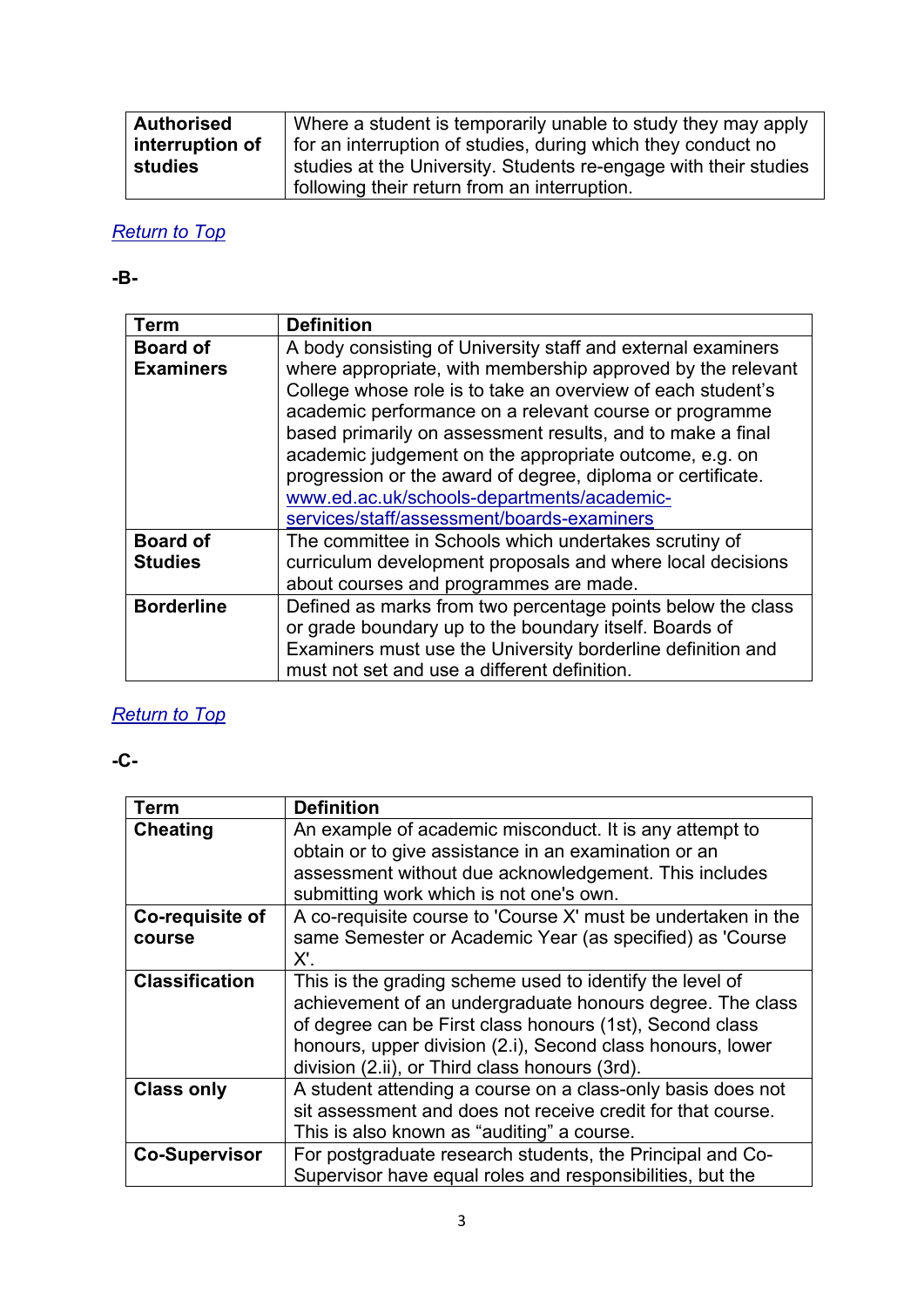<span id="page-3-0"></span>

|                    | Principal Supervisor tends to deal with the administrative       |
|--------------------|------------------------------------------------------------------|
|                    | aspects of supervision. The supervisory arrangement of           |
|                    | "Principal plus Co-Supervisor" is normally chosen when the       |
|                    | student's proposal involves interdisciplinary research.          |
|                    |                                                                  |
|                    | See also "Principal Supervisor", "Lead Co-Supervisor",           |
|                    | "Assistant Supervisor".                                          |
| <b>Collusion</b>   | A form of academic misconduct. It is an unauthorised and         |
|                    | unattributed collaboration with other people (including fellow   |
|                    | students) of students in a piece of assessed work.               |
| Common             | The Common Marking Schemes are standard marking                  |
| <b>Marking</b>     | schemes which are used when reporting students'                  |
| <b>Schemes</b>     | assessment results. For every piece of summative assessed        |
|                    | work, students will be assigned a mark against the relevant      |
|                    | Common Marking Scheme. Separate schemes exist for                |
|                    | undergraduate and postgraduate assessment, as well as for        |
|                    | medical and veterinary degrees.                                  |
|                    |                                                                  |
|                    | www.ed.ac.uk/schools-departments/student-                        |
|                    | administration/exams/regulations/common-marking-scheme           |
| <b>Compulsory</b>  | Courses which a student must take as part of their degree        |
| course             | programme, as specified in the Degree Programme Table in         |
|                    | the Degree Regulations and Programmes of Study                   |
|                    | www.drps.ed.ac.uk/                                               |
| <b>Concession</b>  | Where the requirements of University regulations are varied      |
|                    | by those with specific authority to do so, e.g. the Curriculum   |
|                    | and Student Progression Committee (CSPC) and relevant            |
|                    | College committees or officers. Colleges may devolve the         |
|                    | operation of some concessions to Schools.                        |
| <b>Contact</b>     | This is the average normal time per week in which the            |
| teaching time      | student can expect direct teaching contact with staff, for       |
|                    | example lectures, dissertation or project supervision,           |
|                    | practicals, studio hours, labs or tutorials.                     |
| Core course        | This is a course that must be taken and passed in order to       |
|                    | progress to the next stage of study within a specific degree     |
|                    | programme.                                                       |
| <b>Course</b>      | Each year of study of undergraduate and taught postgraduate      |
|                    | programmes is composed of courses. A course is a unit of         |
|                    | teaching and learning formally offered within the University,    |
|                    | which carries credit expressed in credit points (see             |
|                    | http://www.drps.ed.ac.uk/) and which may contribute to a         |
|                    | University award (certificate, diploma or degree). A course      |
|                    | will have: a course code (recorded on the University's           |
|                    | Student Record system), one or more components of                |
|                    | assessment, a specified credit value, a specified credit level,  |
|                    | a named Course Organiser, and an identified host                 |
|                    | department/school/teaching organisation.                         |
| <b>Course code</b> | The unique alphanumeric code assigned to each course. The        |
|                    | course code is listed in the individual course entry, beside the |
|                    | course title.                                                    |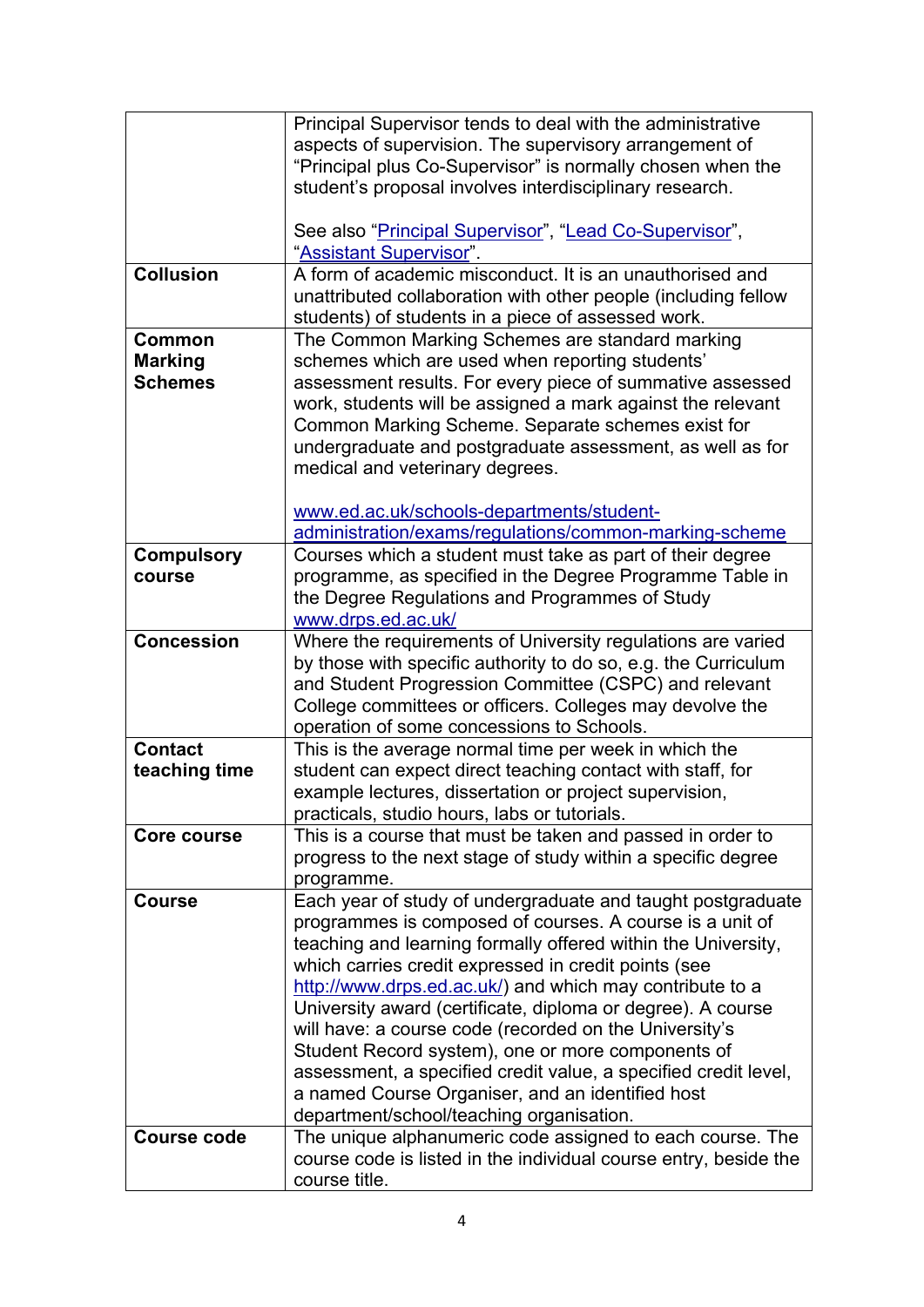| <b>Course</b><br>Organiser                | A member of staff whose remit varies according to local<br>School organisation, but in outline the Course Organiser is<br>responsible for:<br>general course management;<br>٠<br>assessment-related activities;<br>advising and supporting students on course-related<br>matters:                                                                                                                                                                                                                                                                                                                              |
|-------------------------------------------|----------------------------------------------------------------------------------------------------------------------------------------------------------------------------------------------------------------------------------------------------------------------------------------------------------------------------------------------------------------------------------------------------------------------------------------------------------------------------------------------------------------------------------------------------------------------------------------------------------------|
|                                           | monitoring and reviewing courses<br>$\bullet$                                                                                                                                                                                                                                                                                                                                                                                                                                                                                                                                                                  |
| <b>Credit level</b>                       | The Scottish Credit and Qualifications Framework (SCQF<br>www.scqf.org.uk/) credit level identifies the level of the<br>outcome of learning achieved (see<br>http://www.drps.ed.ac.uk/).                                                                                                                                                                                                                                                                                                                                                                                                                       |
| <b>Credit points</b>                      | The University adheres to the Scottish Credit and<br>Qualifications Framework (SCQF www.scqf.org.uk/) within<br>which credit points are used to quantify the volume of<br>learning achieved. Two SCQF credit points are equivalent to<br>one point in the European Credit and Transfer System<br>(ECTS).                                                                                                                                                                                                                                                                                                       |
| <b>Credits</b><br>awarded on<br>aggregate | Credit can be awarded for a limited number of failed courses<br>in honours years or taught postgraduate programmes when a<br>student has met specific conditions. An example of this is<br>when all the marks for the taught components of the relevant<br>year of the programme (120 credits) are available, if the<br>student has achieved pass marks (40%) in at least 80 credits<br>and has an overall average of 40% or more over the full 120<br>credits, then they may be awarded credits on aggregate for<br>the failed courses. Not all degree programmes permit the<br>award of credit on aggregate. |

#### <span id="page-4-0"></span>**-D-**

<span id="page-4-1"></span>

| <b>Term</b>          | <b>Definition</b>                                                                                                                        |
|----------------------|------------------------------------------------------------------------------------------------------------------------------------------|
| <b>Deceit</b>        | Dishonesty in order to achieve advantage. For example, by<br>resubmitting one's own previously assessed work without<br>acknowledgement. |
| <b>Degree</b>        | These are summative examinations which count towards a                                                                                   |
| examination          | University award.                                                                                                                        |
| <b>Degree</b>        | Each degree programme has a specification which gives a                                                                                  |
| Programme            | concise description of the learning outcomes and how they                                                                                |
| <b>Specification</b> | are demonstrated and achieved.                                                                                                           |
| (DPS)                |                                                                                                                                          |
| <b>Degree</b>        | The Degree Programme Table (DPT) identifies the regulated                                                                                |
| Programme            | path for a degree e.g. the compulsory and optional course                                                                                |
| Table (DPT)          | options required to achieve the award. A student will follow                                                                             |
|                      | the curriculum for a degree programme set out in the DPT.                                                                                |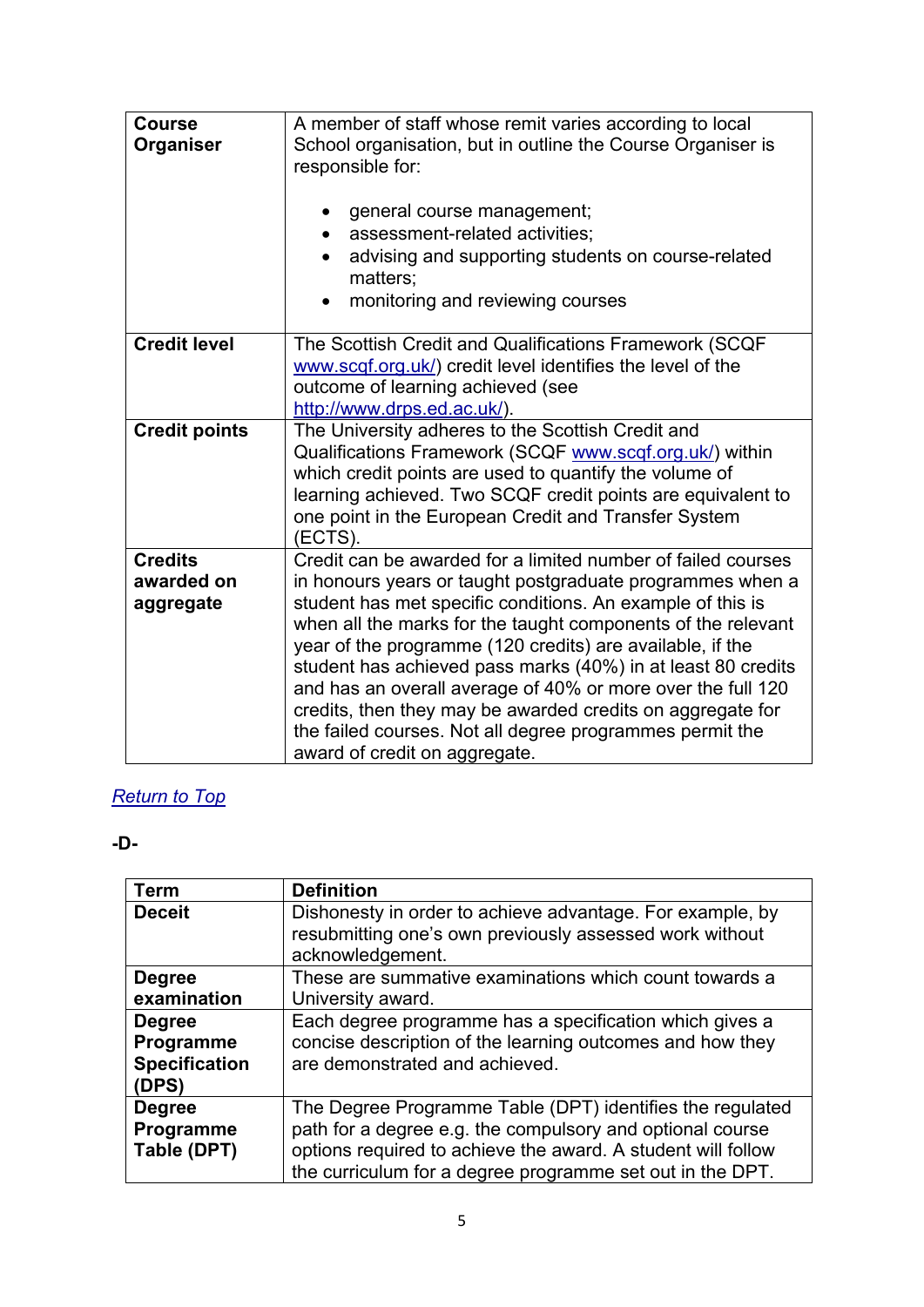| <b>Degree</b><br><b>Regulations</b><br>and<br><b>Programmes of</b><br><b>Study (DRPS)</b> | The Degree Regulations and Programmes of Study (DRPS)<br>sets out in the regulatory framework by which the University's<br>programmes are governed, the valid courses to achieve an<br>award (Degree Programme Table), and details of all the<br>courses offered by the University.                                                                                                                                   |
|-------------------------------------------------------------------------------------------|-----------------------------------------------------------------------------------------------------------------------------------------------------------------------------------------------------------------------------------------------------------------------------------------------------------------------------------------------------------------------------------------------------------------------|
| Degree type                                                                               | Degree programmes are based on a number of standard<br>models. The 'Degree Type' defines in brief the model followed<br>by individual degree programmes, e.g. 'Single Honours'.<br>Degree Types are outlined in the General Undergraduate<br>Degree Regulations.                                                                                                                                                      |
| <b>Delivery period</b><br>of a course                                                     | The period in which the course is actually taught (normally<br>either Semester 1 or Semester 2, or the whole Year: both<br>semesters).                                                                                                                                                                                                                                                                                |
| <b>Distance</b><br>learning                                                               | A distance learning course or programme is one which is<br>designed to be studied without the need for students to<br>physically attend the University, unless such physical<br>attendance is required for short periods (e.g. summer<br>schools). This may include online learning.                                                                                                                                  |
| <b>Dissertation</b>                                                                       | An extended piece of scholarship in which a student has the<br>opportunity to study in depth a topic chosen on the basis of<br>the student's own interests, the staff available to supervise,<br>and the feasibility of the topic proposed in the light of<br>resources and time available. The dissertation is<br>characterised by the depth of investigation, analysis,<br>comprehension and critique demonstrated. |
| <b>Doctorate</b>                                                                          | Doctoral degrees are designed at Scottish Credit and<br>Qualifications Framework (SCQF) Level 12 and are allocated<br>at least 540 SCQF Credit Points of which a minimum of 420<br>are at SCQF Level 12.                                                                                                                                                                                                              |
| Double marking                                                                            | Where a student's work is assessed by more than one<br>marker. Double marking is a form of moderation and may be<br>done for a sample of the students taking a course, e.g. those<br>who are borderline for progression decisions, or for the whole<br>course.                                                                                                                                                        |

#### <span id="page-5-0"></span>**-E-**

| <b>Term</b>       | <b>Definition</b>                                               |
|-------------------|-----------------------------------------------------------------|
| <b>Engagement</b> | A student is deemed to be engaged with their studies when they  |
|                   | are attending as required, responding in a timely manner to the |
|                   | needs of the programme and progressing adequately.              |
| <b>Equivalent</b> | A course of comparable credit value and level which may be      |
| course            | substituted for or equivalent to another course in the Degree   |
|                   | Programme Table.                                                |
| <b>Examiners</b>  | External Examiners are appointed from outside the University to |
| (external and     | help ensure that degrees awarded by the University are          |
| internal)         | comparable in standard to those of other equivalent departments |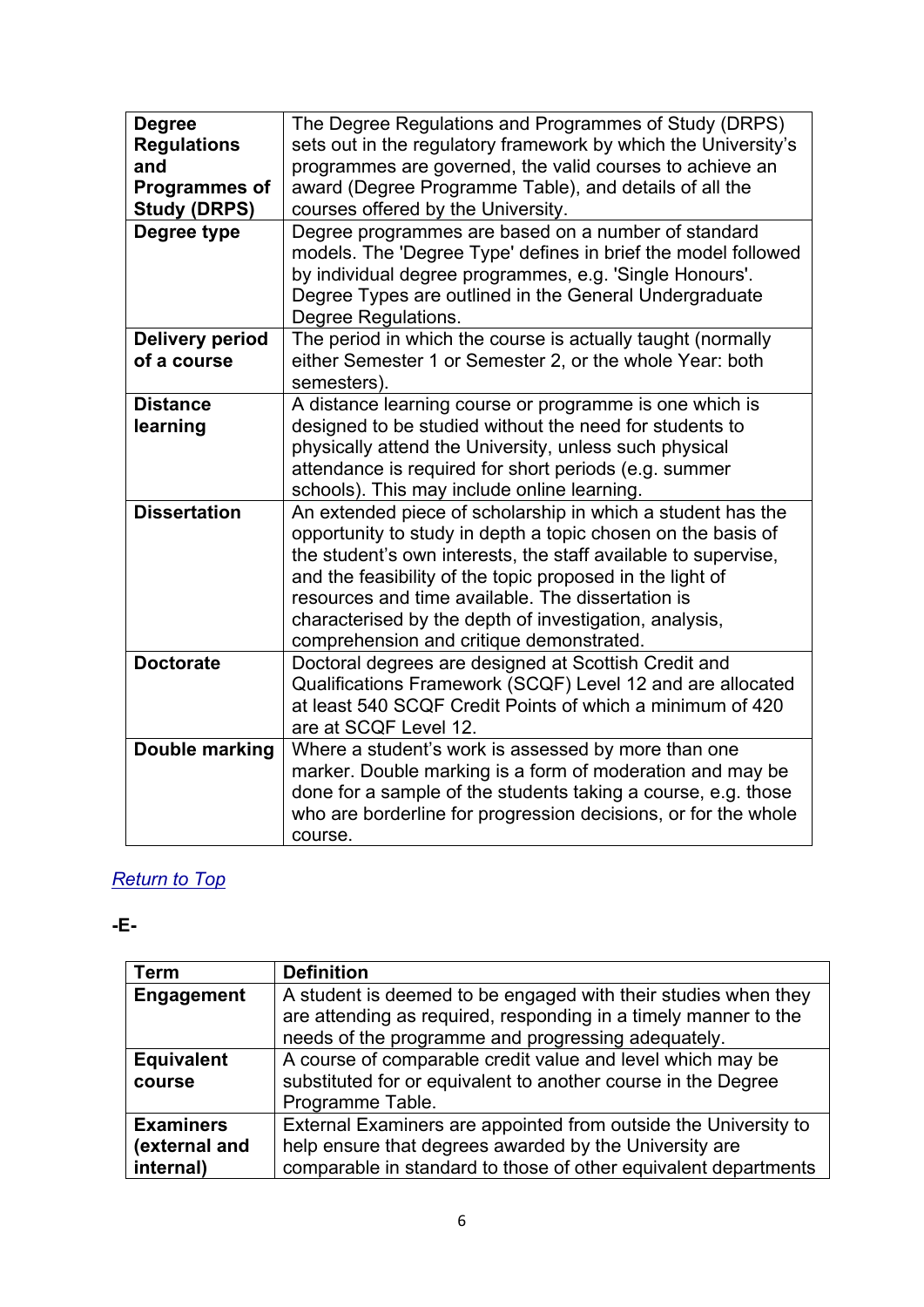|                                                | in appropriate universities, although their content may differ.<br>They also ensure that the assessment system is operated<br>equitably and fairly in respect of the treatment and classification<br>of students.                                                                                                                                                               |
|------------------------------------------------|---------------------------------------------------------------------------------------------------------------------------------------------------------------------------------------------------------------------------------------------------------------------------------------------------------------------------------------------------------------------------------|
|                                                | The roles, powers and responsibilities of External Examiners are<br>set out in the External Examiners for Taught Programmes Policy                                                                                                                                                                                                                                              |
|                                                | Internal examiners are teaching and honorary staff of the<br>University who teach Scottish Credit and qualification Framework<br>level 7 to 12 courses which are awarded for credit and are listed<br>in the Degree Regulations and Programmes of Study<br>www.drps.ed.ac.uk/Internal and External Examiners are<br>members of the Board of Examiners. See Boards of Examiners. |
| <b>Exclusion (see</b><br>also<br>"Withdrawal") | The University's action to remove an individual's status as a<br>student due to reasons other than completion of a programme of<br>study. After exclusion, the individual is no longer entitled to<br>access University resources.                                                                                                                                              |
| <b>Extension of</b><br>study                   | A student may apply to be given additional time to complete their<br>studies only under exceptional circumstances where it can be<br>shown that unforeseen difficulties have delayed the normal<br>progress of studies. Extensions of studies may not be requested<br>retrospectively. A fee is chargeable for extensions of study.                                             |

#### <span id="page-6-0"></span>**-F-**

<span id="page-6-1"></span>

| Term                 | <b>Definition</b>                                                                                                                                                             |
|----------------------|-------------------------------------------------------------------------------------------------------------------------------------------------------------------------------|
| <b>Face value</b>    | The mark that the work is believed to merit based solely on the                                                                                                               |
| mark                 | content as presented.                                                                                                                                                         |
| <b>Falsification</b> | An attempt to present fictitious or distorted data, evidence,                                                                                                                 |
|                      | references, citations, or experimental results, and/or to knowingly                                                                                                           |
|                      | make use of such material.                                                                                                                                                    |
| <b>Feedback</b>      | Information that is provided to students which can enable them to<br>review what they know, understand and can do in their studies,<br>and to identify areas for improvement. |
|                      | www.ed.ac.uk/schools-departments/academic-<br>services/staff/assessment/feedback<br>www.enhancingfeedback.ed.ac.uk/                                                           |
| Feed-                | Feed-forward can provide students with information they can use                                                                                                               |
| forward              | to make improvements to future assessments. Examples                                                                                                                          |
|                      | include:                                                                                                                                                                      |
|                      | the opportunity to get comments on a draft or outline, and<br>so to take account of these in the final version;                                                               |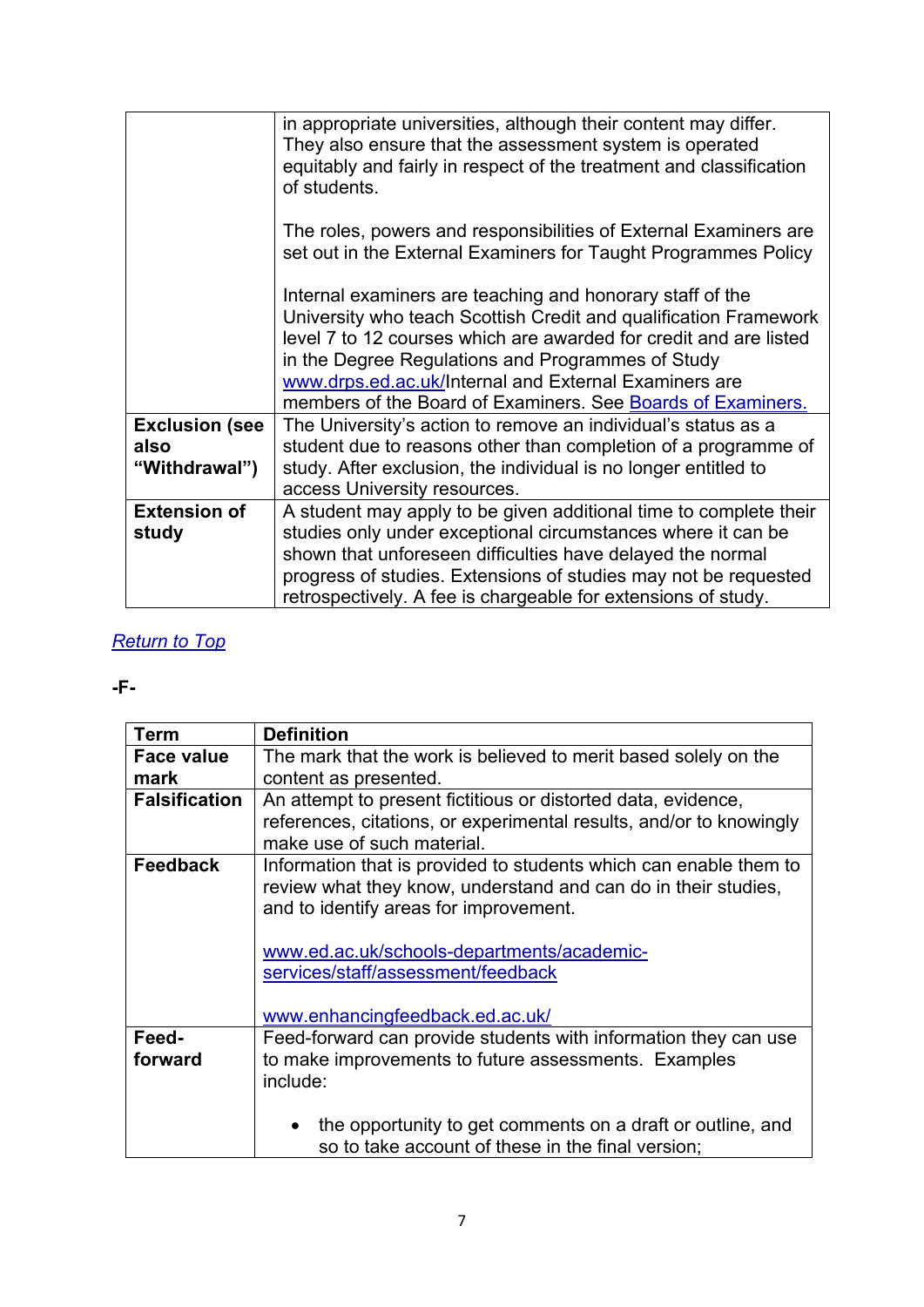|                   | the option of a practice test (e.g. getting feedback on how<br>well students answered multiple-choice questions); or<br>what has sometimes been called 'pre-emptive' feedback -<br>a pre-exam revision seminar, or a workshop focusing on<br>past exam papers.<br>www.enhancingfeedback.ed.ac.uk |
|-------------------|--------------------------------------------------------------------------------------------------------------------------------------------------------------------------------------------------------------------------------------------------------------------------------------------------|
| <b>Fitness to</b> | Some of the University of Edinburgh degree programmes are                                                                                                                                                                                                                                        |
| practise          | accredited by professional bodies and may have fitness for                                                                                                                                                                                                                                       |
|                   | practise considerations (often referred to as "fitness to practise").                                                                                                                                                                                                                            |
|                   | Fitness to practise is relevant in professions where safe and                                                                                                                                                                                                                                    |
|                   | appropriate professional practise, conduct and competencies are                                                                                                                                                                                                                                  |
|                   | distinct from academic achievement. The University, in                                                                                                                                                                                                                                           |
|                   | conjunction with the professional bodies, has a duty to ensure the<br>student is fit to practise while undertaking this training.                                                                                                                                                                |
| <b>Formative</b>  | Assessment which is designed to provide students with feedback                                                                                                                                                                                                                                   |
| assessment        | on progress and to inform development but does not directly                                                                                                                                                                                                                                      |
|                   | contribute to final results for a course.                                                                                                                                                                                                                                                        |
| <b>Full-time</b>  | There are a number of different definitions of "full-time student"                                                                                                                                                                                                                               |
| (student)         | across the sector. The Scottish Funding Council refers to a full-                                                                                                                                                                                                                                |
|                   | time course or research study which "involves the student in an                                                                                                                                                                                                                                  |
|                   | average of at least 21 hours study a week, including private                                                                                                                                                                                                                                     |
|                   | study, for periods of more than 24 weeks per year or, in the final                                                                                                                                                                                                                               |
|                   | year, for 24 weeks or less if the earlier years met the definition of<br>full-time". The University's expectation of credit load is that a full-                                                                                                                                                 |
|                   | time undergraduate student will attain 120 credits at each stage                                                                                                                                                                                                                                 |
|                   | of full-time study and that a full-time taught postgraduate masters                                                                                                                                                                                                                              |
|                   | student will attain 180 credits.                                                                                                                                                                                                                                                                 |

### <span id="page-7-0"></span>**-G-**

| <b>Term</b> | <b>Definition</b>                                            |
|-------------|--------------------------------------------------------------|
| Grade       | The grade is an outcome for an assessment, defined by the    |
|             | range in the common marking schemes.                         |
| Grade       | Grade descriptors provide information about how students are |
| descriptor  | expected to demonstrate performance appropriate to a         |
|             | particular grade on the relevant Common Marking Scheme in    |
|             | the context of their subject area or discipline.             |

## *[Return to Top](#page-0-1)*

### <span id="page-7-1"></span>**-H-**

| <b>Term</b>      | <b>Definition</b>                                       |
|------------------|---------------------------------------------------------|
| <b>Handbooks</b> | These provide students with information about programme |
|                  | and course content, aims and objectives, teaching and   |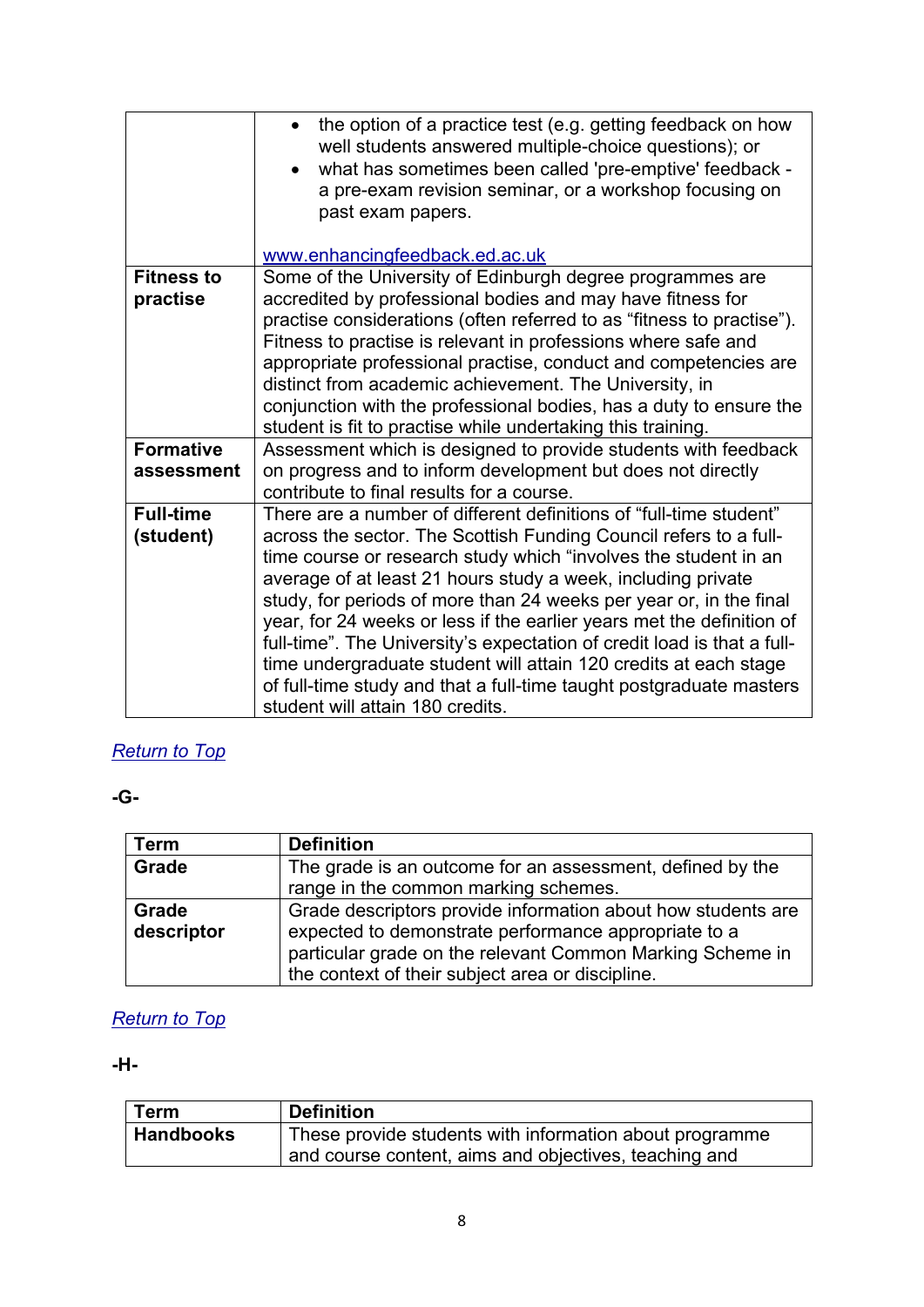|             | assessment, support and other issues. They indicate what is<br>expected of students. |
|-------------|--------------------------------------------------------------------------------------|
| Home        | The home institution is the higher education institution where                       |
| institution | a visiting student is registered on a degree programme.                              |

<span id="page-8-0"></span>**-I-**

<span id="page-8-4"></span>

| Term                       | <b>Definition</b>                                                                                                                                                                                                                                                                                  |
|----------------------------|----------------------------------------------------------------------------------------------------------------------------------------------------------------------------------------------------------------------------------------------------------------------------------------------------|
| Impersonation              | The assumption of the identity of another person with intent to                                                                                                                                                                                                                                    |
|                            | deceive or gain unfair advantage.                                                                                                                                                                                                                                                                  |
| <b>Induction week</b>      | The week before the start of teaching in Semester 1 of the<br>academic year. A variety of events to orient and welcome new<br>students are available. The orientation helps new students to<br>organise their classes, acclimatise to student life, and<br>introduce themselves to other students. |
| Integrated<br>masters      | This is an integrated degree programme comprising five years<br>of undergraduate study, involving courses at Scottish Credit<br>and Qualifications Framework (SCQF www.scqf.org.uk/) level<br>11. See the relevant Degree Programme Table for further<br>information www.drps.ed.ac.uk/            |
| <b>Intercalation</b>       | The period when a student is officially suspended from<br>studying for an academic degree in specific circumstances.                                                                                                                                                                               |
| Interruption of<br>studies | See "Authorised Interruption of Studies".                                                                                                                                                                                                                                                          |

## *[Return to Top](#page-0-1)*

### <span id="page-8-1"></span>**-J-**

| Term    | <b>Definition</b>                                           |
|---------|-------------------------------------------------------------|
| Junior  | The first Honours year of an Honours degree programme,      |
| honours | normally involving courses at Scottish Credit and           |
|         | Qualifications Framework (SCQF www.scqf.org.uk/) level 9 or |
|         | 10.                                                         |

### *[Return to Top](#page-0-1)*

<span id="page-8-2"></span>**-K-**

## *[Return to Top](#page-0-1)*

#### <span id="page-8-3"></span>**-L-**

**Term Definition**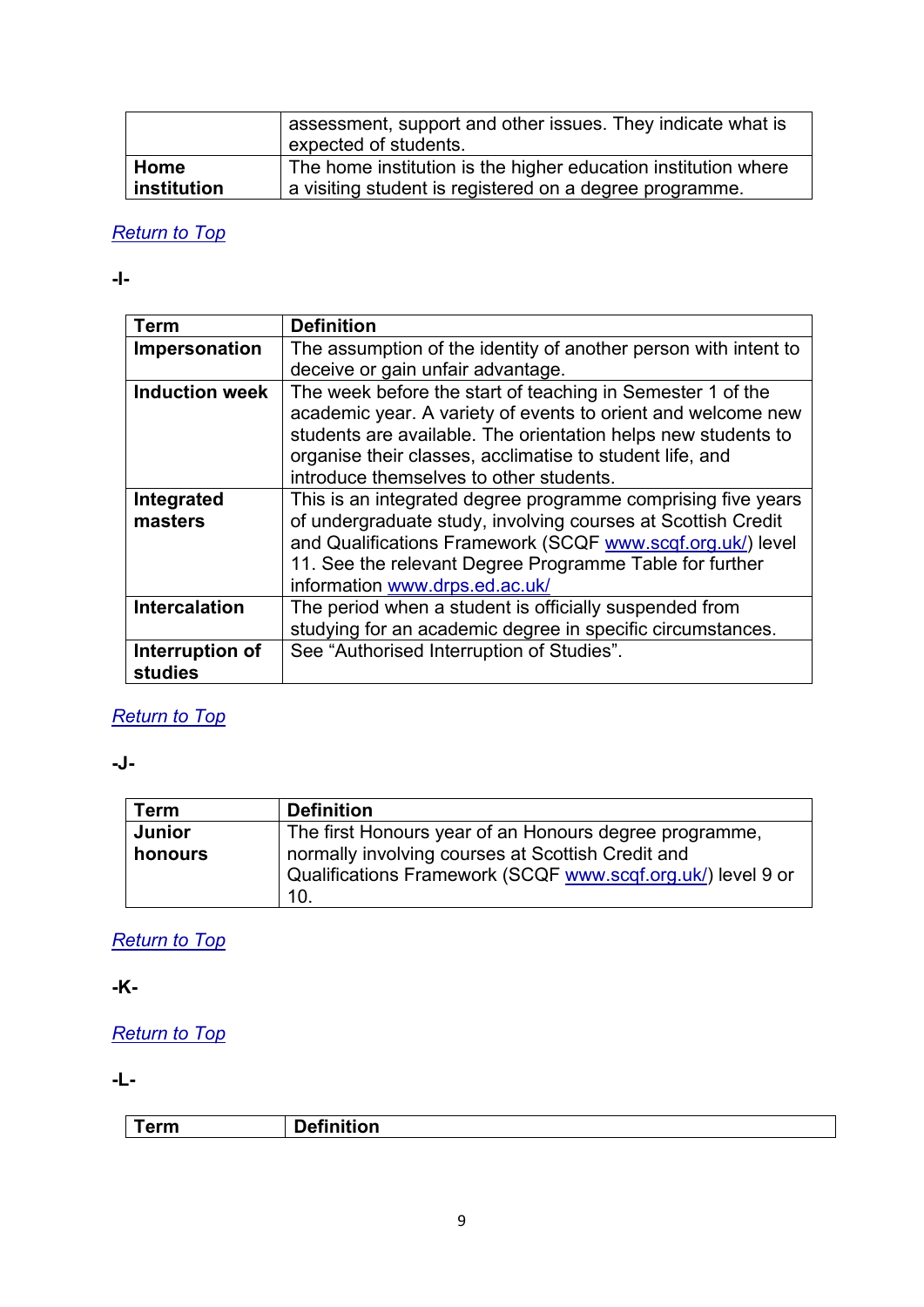<span id="page-9-1"></span>

| Lay summary                          | A brief description written in non-technical language that should<br>be easily understood by a reader lacking specific or technical<br>knowledge of the subject area.<br>See guidance:<br>www.ed.ac.uk/files/atoms/files/lay summary in theses.pdf                                                               |
|--------------------------------------|------------------------------------------------------------------------------------------------------------------------------------------------------------------------------------------------------------------------------------------------------------------------------------------------------------------|
| <b>Lead Co-</b><br><b>Supervisor</b> | A supervisor for a postgraduate research student, where two<br>supervisors bear equal responsibility for the student, with one of<br>the two nominally the lead.<br>See also "Principal Supervisor", "Co-Supervisor", "Assistant<br>Supervisor".                                                                 |
| Learning<br>outcomes                 | The stated aims and objectives for a course or programme.<br>They outline the understanding, the skills and the knowledge<br>that students will attain through successful completion of the<br>course or programme.                                                                                              |
| <b>Learning profile</b>              | This presents the recommended reasonable adjustments to be<br>implemented so that a student is able to participate fully with<br>their studies. The learning profile is compiled by the Student<br>Disability Service following discussions with the student, and in<br>some cases the student's Personal Tutor. |
| Leave of<br><b>Absence</b>           | Leave of absence may be granted to students when they are<br>conducting activities related to their programme of study away<br>from Edinburgh.                                                                                                                                                                   |

#### <span id="page-9-0"></span>**-M-**

| Term                             | <b>Definition</b>                                                                                                                                                                                           |
|----------------------------------|-------------------------------------------------------------------------------------------------------------------------------------------------------------------------------------------------------------|
| <b>Mainstream</b><br>adjustments | Adjustments that are made to increase the accessibility and<br>inclusivity of learning and teaching for all students.                                                                                       |
|                                  | Further information is available on the Institute for Academic<br>Development website at: www.ed.ac.uk/schools-<br>departments/institute-academic-development/learning-<br>teaching/inclusive/mainstreaming |
| <b>Mark</b>                      | The overall percentage for a course, approved and awarded<br>by a Board of Examiners and input to the student record.                                                                                       |
| <b>Marker</b>                    | Markers are people who mark students' work for formative or<br>summative purposes but who are not examiners and<br>therefore do not have membership of the Board of Examiners.                              |
| <b>Marking</b><br>schemes        | See "Common Marking Schemes".                                                                                                                                                                               |
| <b>Matriculation</b>             | Matriculation is the formal process of registering for study at<br>the University.                                                                                                                          |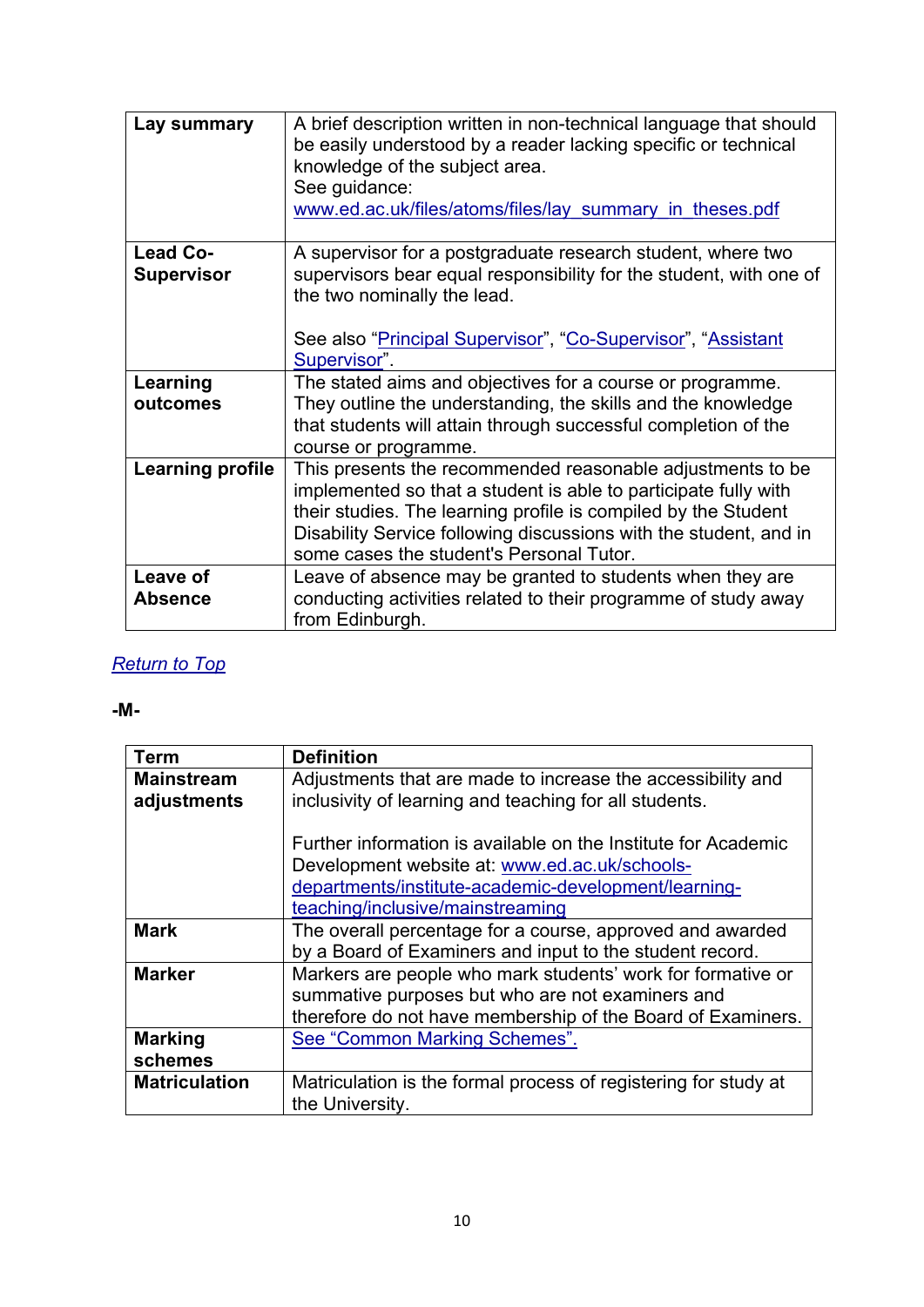| <b>Maximum</b>       | This is the maximum period within which the student must       |
|----------------------|----------------------------------------------------------------|
| period of study      | have completed their programme of study, and have met the      |
|                      | requirements for the award.                                    |
|                      |                                                                |
|                      | The maximum period includes any concessions, extensions,       |
|                      | authorised interruptions of study and for some research        |
|                      |                                                                |
|                      | degrees, the submission period.                                |
| <b>Member of the</b> | Some University policies and regulations refer to students     |
| <b>University</b>    | being accompanied by "a member of the University               |
| community            | community", for example, in the student academic appeals       |
|                      | and student conduct processes. In these cases "member of       |
|                      | the University community" includes current students and staff, |
|                      | including staff in the Edinburgh University Students'          |
|                      | Association and the Edinburgh University Sports Union.         |
| <b>Misconduct</b>    | Misconduct is where a student has not behaved                  |
|                      | appropriately. The Code of Student Conduct lists examples of   |
|                      | student misconduct:                                            |
|                      |                                                                |
|                      |                                                                |
|                      | www.ed.ac.uk/schools-departments/academic-                     |
|                      | services/staff/discipline/code-discipline                      |
| Mode of study        | The assessment conditions that apply to full time or part-time |
|                      | students/the mode by which the student is studying, for        |
|                      | example full-time full year, full-time part-year, part-time    |
|                      | continuous or part-time intermittent.                          |
| <b>Moderation</b>    |                                                                |
|                      |                                                                |
|                      | Moderation is a process intended to assure that an             |
|                      | assessment outcome is fair and reliable, that assessment       |
|                      | criteria have been applied consistently, and that any          |
|                      | differences in academic judgement between individual           |
|                      | markers can be acknowledged and addressed. Moderation          |
|                      | occurs before External Examiners review the operation of the   |
|                      | marking and internal moderation process. Forms of              |
|                      | moderation include sampled second marking, double-             |
|                      | marking, and checking the operation of computer-based          |

#### <span id="page-10-0"></span>**-N-**

| <b>Term</b>     | <b>Definition</b>                                               |
|-----------------|-----------------------------------------------------------------|
| <b>Named</b>    | Named certificates and diplomas are those with a specific title |
| certificate and | other than the Undergraduate Certificate of Higher Education    |
| diploma         | or Undergraduate Diploma of Higher Education. Examples          |
|                 | include the Postgraduate Certificate in Counselling Studies,    |
|                 | the Diploma in Pain Management, and the Diploma in High         |
|                 | Performance Computing.                                          |
| Non-Examining   | A non-examining chair is the convener of a Board of             |
| <b>Chair</b>    | Examiners who ensures that due process is carried out by the    |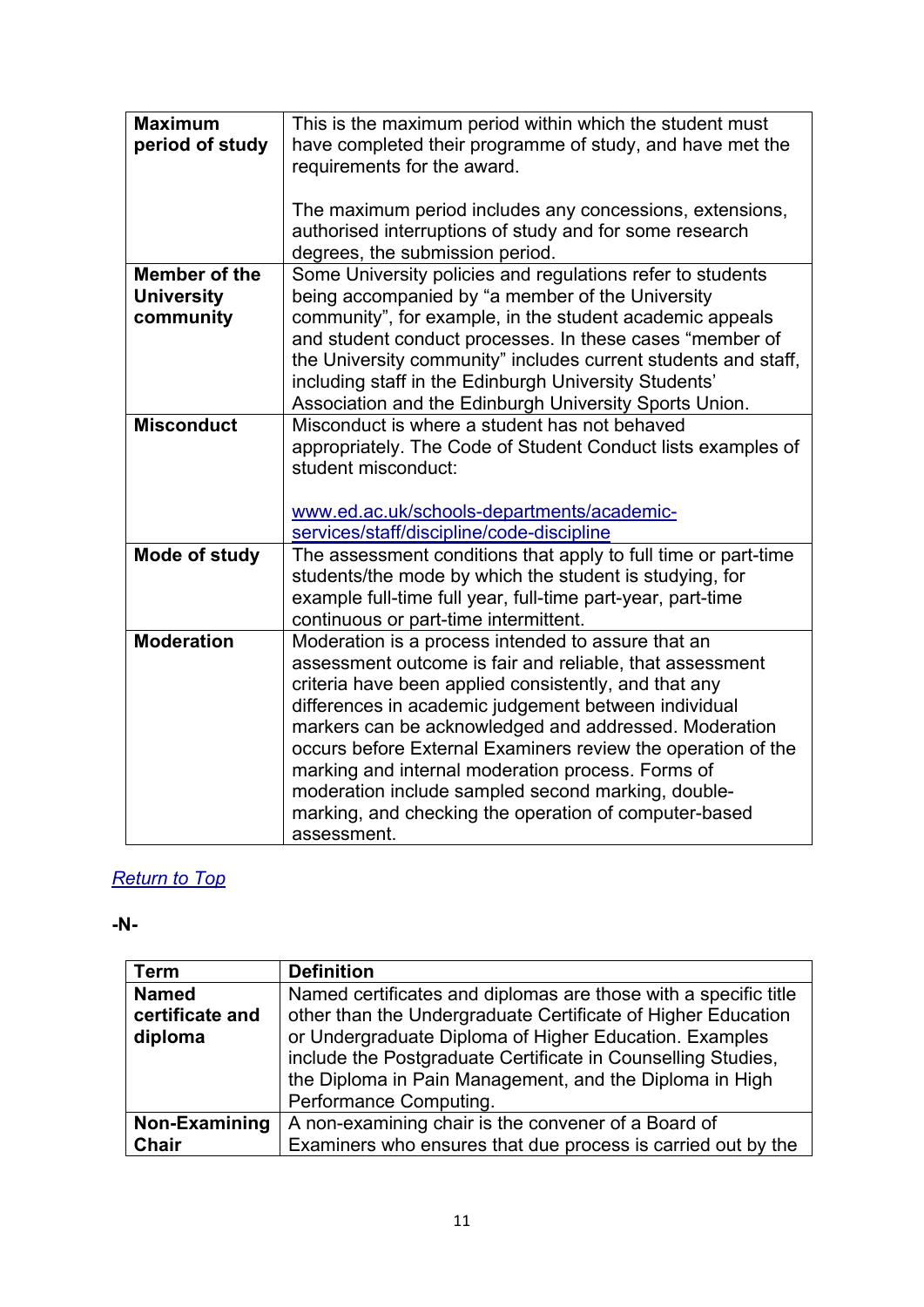|                      | examiners whilst not taking an active part in the examination<br>itself.                                                                                                                                              |
|----------------------|-----------------------------------------------------------------------------------------------------------------------------------------------------------------------------------------------------------------------|
| Normal year<br>taken | The year of study in which a course is normally taken by full-<br>time students.                                                                                                                                      |
| <b>Null sit</b>      | If an assessment is recorded as "null-sit" by a Board of<br>Examiners then it does not count as an assessment attempt<br>and therefore does not contribute to the maximum number of<br>permitted assessment attempts. |

<span id="page-11-0"></span>**-O-**

| Term                     | <b>Definition</b>                                                                                                                                                                                                                                                                                                                               |
|--------------------------|-------------------------------------------------------------------------------------------------------------------------------------------------------------------------------------------------------------------------------------------------------------------------------------------------------------------------------------------------|
| On-campus<br>learning    | Refers to those courses or programmes which are designed to<br>be studied by students physically attending the University,<br>unless such physical attendance is not required for short<br>periods.                                                                                                                                             |
| Open book<br>examination | In these examinations students are permitted to have access<br>to specific material which is approved by the School.                                                                                                                                                                                                                            |
| Oral<br>assessment       | An assessment judgement is made based on the student's<br>verbal contribution. It can include a variety of activities:<br>students making presentations which are part of the<br>assessment of a course;<br>student participation in tutorials;<br>specific skills which are assessed orally, e.g. in<br>languages;<br>a viva voce examination. |
| Other teaching<br>time   | This is the number of hours per week that a student will be<br>required to undertake formal activities other than direct<br>teaching (directed learning and independent learning). This<br>might include labs and other workshops.                                                                                                              |

### *[Return to Top](#page-0-1)*

<span id="page-11-1"></span>**-P-**

| Term                  | <b>Definition</b>                                              |
|-----------------------|----------------------------------------------------------------|
| <b>Part-time</b>      | There are a number of different definitions of "part-time"     |
| student               | student" across the sector. The Scottish Funding Council       |
|                       | (SFC) defines part-time as a "short full-time course with an   |
|                       | overall course length of 24 weeks or less". The SFC then       |
|                       | further defines part-time in relation to "structured" or "non- |
|                       | structured" programmes of study.                               |
| <b>Personal Tutor</b> | Undergraduate and postgraduate taught students have a          |
|                       | Personal Tutor, a member of the academic staff who provides    |
|                       | academic guidance and support.                                 |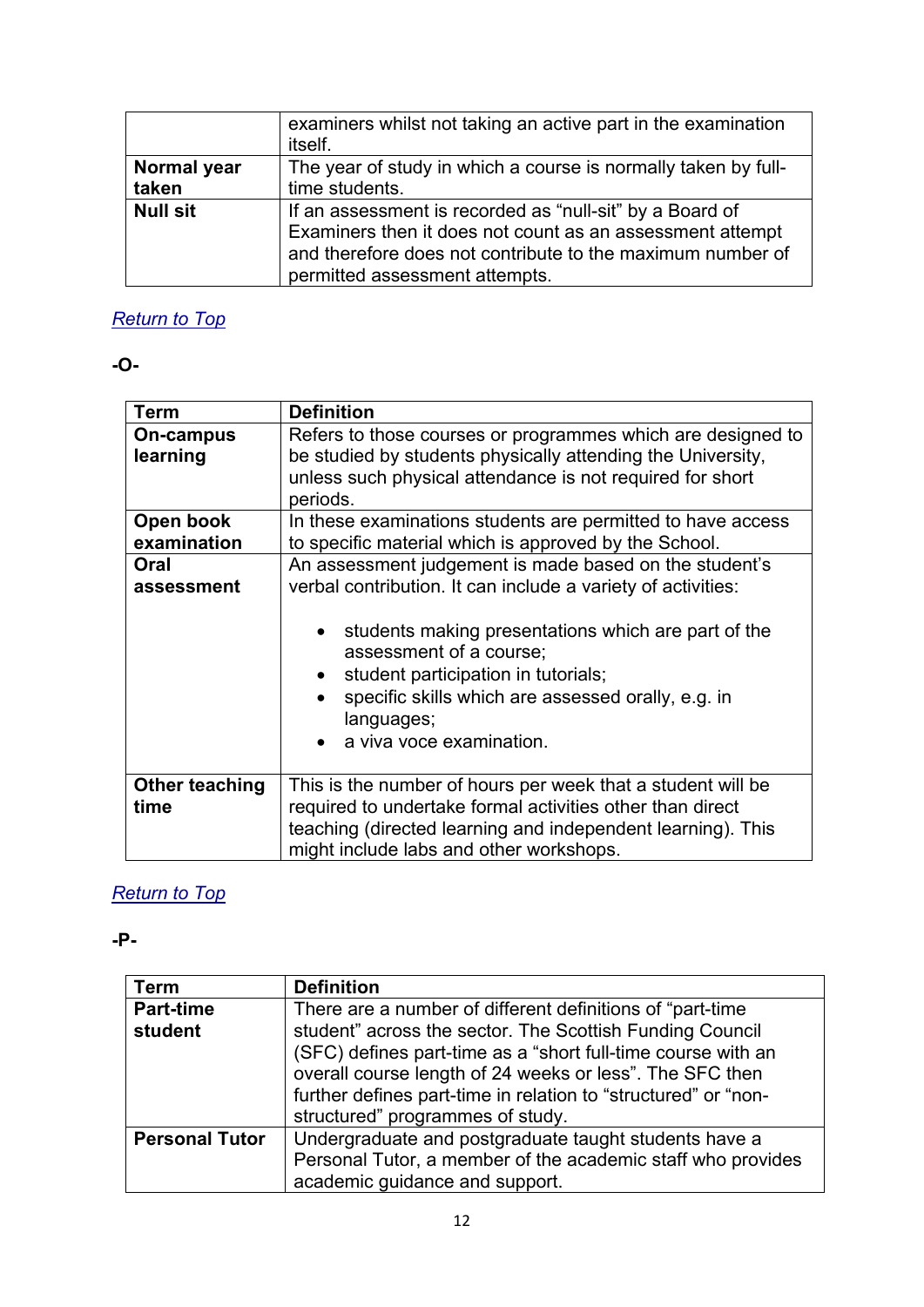<span id="page-12-1"></span>

| <b>Placement</b>                      | A period of vocational, industrial or academic experience,<br>which may be paid or unpaid, where the placement forms part<br>of the student's award. The individual remains a student of the<br>university while on the placement.                                                                                                                                                                                                                                                                      |
|---------------------------------------|---------------------------------------------------------------------------------------------------------------------------------------------------------------------------------------------------------------------------------------------------------------------------------------------------------------------------------------------------------------------------------------------------------------------------------------------------------------------------------------------------------|
| <b>Portfolio</b>                      | A collection of previous work containing a significant amount of<br>material worthy of publication or public presentation submitted<br>by an applicant as part of the evidence required to assess the<br>quality of the application for undergraduate or postgraduate<br>study.                                                                                                                                                                                                                         |
| <b>Pre-requisite</b>                  | A pre-requisite to "Course X" is a course that must be<br>successfully completed before the student can undertake<br>"Course X".                                                                                                                                                                                                                                                                                                                                                                        |
| <b>Prescribed</b><br>period of study  | This defines the period during which a student is expected to<br>complete their taught or supervised studies. Following<br>completion of the prescribed period of study, doctoral and<br>MPhil students are given a period of time to write up their<br>research and submit a thesis before the maximum period of<br>study is reached. It follows that for non-doctoral or non-MPhil<br>students the maximum end date of study and the end date of<br>the prescribed period of study are the same date. |
| <b>Principal</b><br><b>Supervisor</b> | The person primarily responsible for giving the research<br>student help and advice to obtain good training in research,<br>choosing a topic of appropriate scope and significance,<br>organising the research, composing a thesis that meets the<br>University's expectations, and submitting it in the appropriate<br>timescale.<br>See also "Assistant Supervisor", "Co-Supervisor", "Lead Co-<br>Supervisor".                                                                                       |
| Programme of<br>study                 | The sum of all the elements leading to a defined graduating<br>curriculum. The undergraduate Certificate and Diploma of<br>Higher Education are not defined graduating curricula and<br>therefore are not programmes of study. See relevant Degree<br>Programme Table at www.drps.ed.ac.uk/                                                                                                                                                                                                             |
| <b>Prohibited</b><br>combination      | Courses with a substantial overlap in subject content that<br>cannot be counted together in a qualifying curriculum.                                                                                                                                                                                                                                                                                                                                                                                    |

<span id="page-12-2"></span><span id="page-12-0"></span>**-R-**

| <b>Term</b> | <b>Definition</b>                                             |
|-------------|---------------------------------------------------------------|
| Reasonable  | These inform staff about what support is recommended for      |
| adjustments | students in lectures and in exams, e.g. permission to record  |
|             | lectures, extra time in exams etc. The reasonable adjustments |
|             | recommended for an individual student are recorded in the     |
|             | student's Schedule of Adjustments.                            |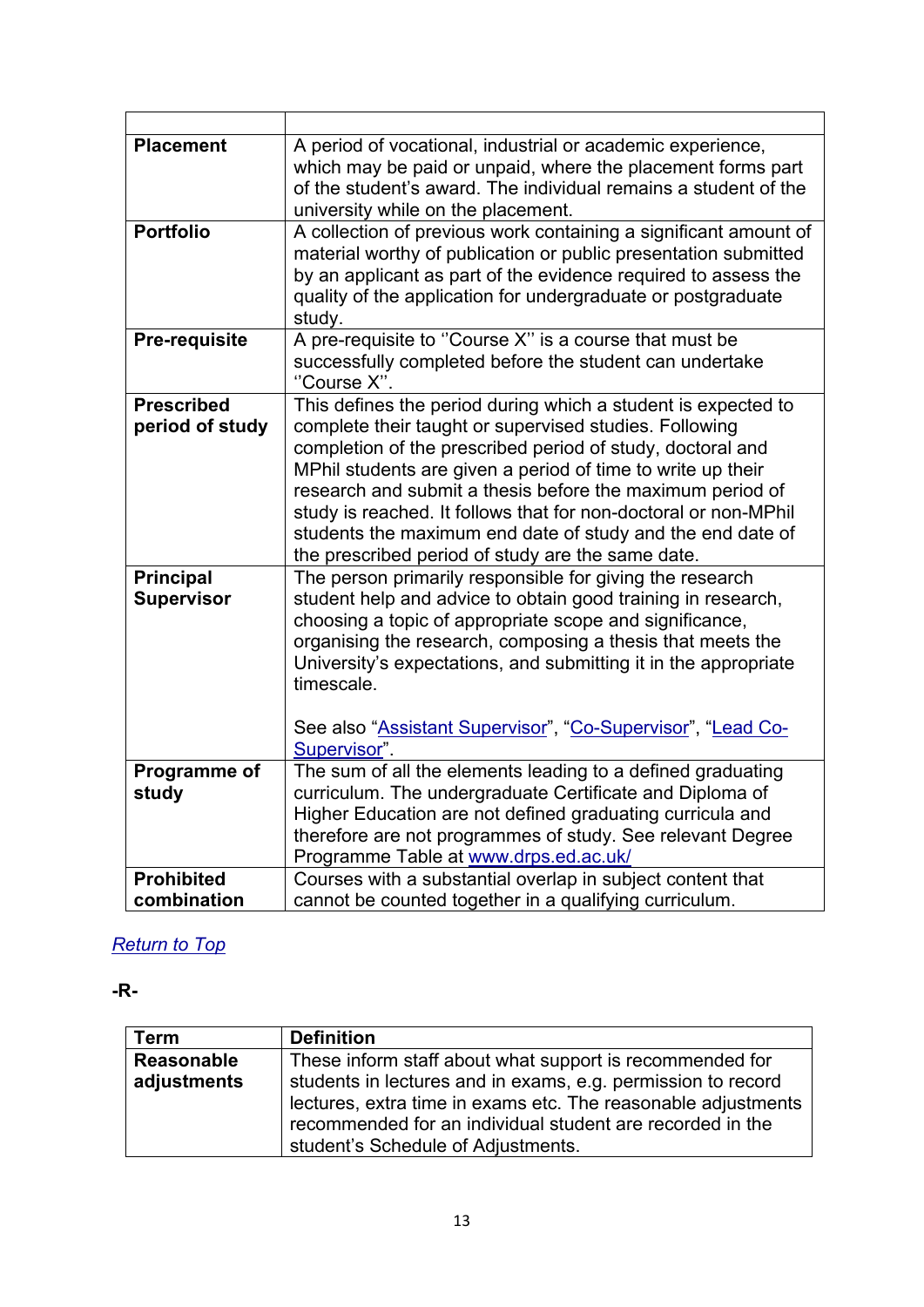| <b>Recognition of</b><br><b>Prior Learning</b><br>(RPL) | The Scottish Credit and Qualifications Framework (SCQF<br>www.scqf.org.uk/) defines Recognition of Prior Learning (RPL)<br>as the process for recognising learning that has its source in<br>experience and/or previous formal, non-formal and informal<br>learning contexts. This includes knowledge and skills gained<br>within School, College and University and outside formal<br>learning situations such as through life and work experiences.<br>All applications for RPL at the University must be supported<br>by evidence that the applicant's prior learning:<br>is closely similar in content to the course(s) from which<br>exemption is sought;<br>is at the same SCQF academic level as the course(s)<br>from which exemption is sought;<br>is sufficiently recent that the student's knowledge<br>$\bullet$<br>remains active and up to date;<br>has been undertaken at other universities or institutions<br>$\bullet$<br>of comparable standing. |
|---------------------------------------------------------|---------------------------------------------------------------------------------------------------------------------------------------------------------------------------------------------------------------------------------------------------------------------------------------------------------------------------------------------------------------------------------------------------------------------------------------------------------------------------------------------------------------------------------------------------------------------------------------------------------------------------------------------------------------------------------------------------------------------------------------------------------------------------------------------------------------------------------------------------------------------------------------------------------------------------------------------------------------------|
| <b>Registration</b>                                     | The student accepts the University's terms and conditions,<br>and confirms their personal details, and reviews their study<br>details. The student must also make arrangements for the<br>payment of fees if they have not done so already. Completion<br>of the registration process is only one of the components<br>required for full matriculation at the University.                                                                                                                                                                                                                                                                                                                                                                                                                                                                                                                                                                                           |
| <b>Requirements</b>                                     | This indicates whether a course has any requirements for<br>entry, such as pre-requisites, co-requisites, or prohibited<br>combinations.                                                                                                                                                                                                                                                                                                                                                                                                                                                                                                                                                                                                                                                                                                                                                                                                                            |
| <b>Result</b>                                           | The overall outcome for the course, expressed as 'Pass' (and<br>type of pass), 'Fail' or 'Absent'.                                                                                                                                                                                                                                                                                                                                                                                                                                                                                                                                                                                                                                                                                                                                                                                                                                                                  |

### <span id="page-13-0"></span>**-S-**

| <b>Term</b>           | <b>Definition</b>                                                |
|-----------------------|------------------------------------------------------------------|
| <b>Schedule of</b>    | A list of all courses offered by a School. Each Schedule has     |
| courses               | been assigned a letter to allow cross-referencing from           |
|                       | individual Degree Programme Tables. Each Schedule is sub-        |
|                       | divided into Subject Areas.                                      |
| <b>SCQF</b>           | The Scottish Credit and Qualifications Framework (see            |
|                       | www.scqf.org.uk/ for more information)                           |
| Self-plagiarism       | Where a student re-uses material verbatim in different           |
|                       | submissions for assessment without proper acknowledgement,       |
|                       | whether on the same course or on a different course              |
| <b>Senior honours</b> | The second Honours year of an Honours degree programme,          |
|                       | normally involving courses at Scottish Credit and Qualifications |
|                       | Framework (SCQF www.scqf.org.uk/) level 10 or 11.                |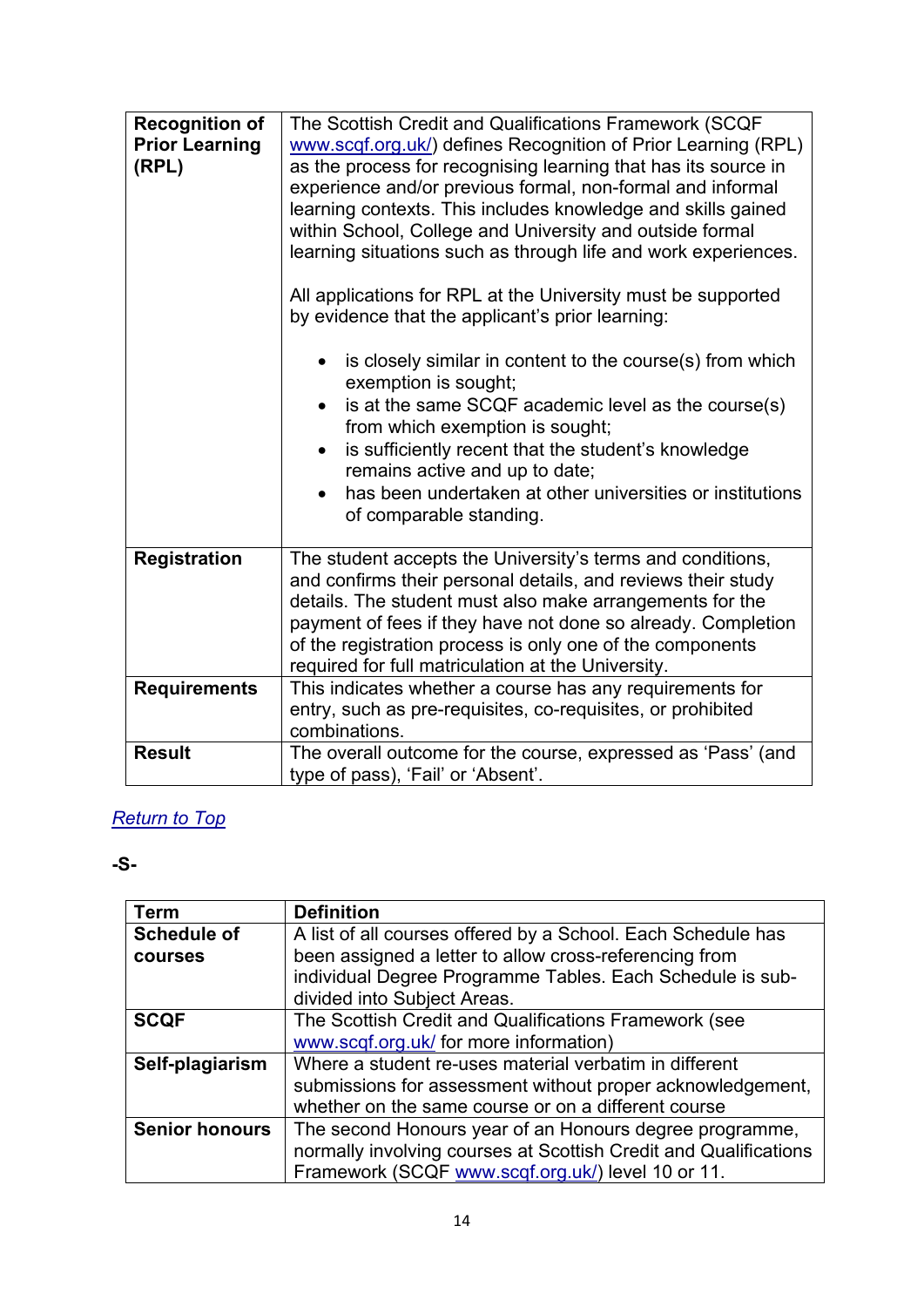| <b>Special</b>         | In some cases courses may have specific requirements for                                                                          |
|------------------------|-----------------------------------------------------------------------------------------------------------------------------------|
| arrangements           | entry that are not covered by the pre-requisites, co-requisites,                                                                  |
|                        | prohibited combinations or costs. In such cases, this section of                                                                  |
| <b>Special</b>         | the course description describes these arrangements.<br>Special circumstances are circumstances which are                         |
| circumstances          | exceptional for the individual student, are beyond that student's                                                                 |
|                        | control and for which there is sufficient evidence to show that                                                                   |
|                        | they had a significant adverse impact on the student's                                                                            |
|                        | performance in an assessment, or resulted in non-attendance                                                                       |
|                        | or a non-submission for a scheduled assessment.                                                                                   |
|                        | www.ed.ac.uk/files/atoms/files/special circumstances.pdf                                                                          |
|                        |                                                                                                                                   |
| <b>Start date</b>      | The formal date by which a student is deemed to have                                                                              |
|                        | commenced their programme of study. For postgraduate<br>students this will always be the first day of the month. For              |
|                        | undergraduate students this will usually be the first day of                                                                      |
|                        | semester 1 or semester 2.                                                                                                         |
| <b>Student</b>         | A student is someone who has been admitted to the University                                                                      |
|                        | to study for academic credit at Scottish Credit and                                                                               |
|                        | Qualifications Framework (SCQF www.scqf.org.uk/) level 7 or                                                                       |
|                        | above and has commenced the matriculation process and has                                                                         |
|                        | not otherwise exited the University (through successful                                                                           |
|                        | completion, withdrawal or exclusion). Successful completion of                                                                    |
|                        | studies occurs when the student has no further study to<br>perform, and this precedes graduation.                                 |
| <b>Student</b>         | A member of professional services staff in the Student Support                                                                    |
| <b>Support Officer</b> | Team in Schools or services who provides support for students                                                                     |
|                        | with issues related to their studies at the University.                                                                           |
| Subject area           | Heading used in the School schedules to group courses into                                                                        |
|                        | disciplinary sub-divisions or other groupings that facilitate                                                                     |
|                        | reference from the Degree Programme Tables (DPTs).                                                                                |
| <b>Submission</b>      | Doctoral and MPhil students are given an additional 12 month                                                                      |
| period                 | period at the end of the prescribed period of study, called the                                                                   |
|                        | submission period, also referred to as writing up period. During<br>this period, the student collates the finalised research work |
|                        | ready for submission, the research study having been                                                                              |
|                        | completed by the end of the prescribed period of study. The                                                                       |
|                        | student's supervisor maintains pastoral and general academic                                                                      |
|                        | interest during the submission period, but research supervision                                                                   |
|                        | should have been completed.                                                                                                       |
| <b>Summative</b>       | This measures the level of attainment by a student in the                                                                         |
| assessment             | programme of study.                                                                                                               |
| <b>Supervisor</b>      | See definitions for "Principal Supervisor", "Co Supervisor",                                                                      |
| <b>Suspension</b>      | "Lead Co-Supervisor" and "Assistant Supervisor".<br>Students may be required to temporarily suspend their studies                 |
|                        | and activities on grounds of misconduct or to prevent danger to                                                                   |
|                        | themselves or others. This can be a total or selective                                                                            |
|                        | restriction on attending the University or accessing its facilities                                                               |
|                        | or participating in university activities.                                                                                        |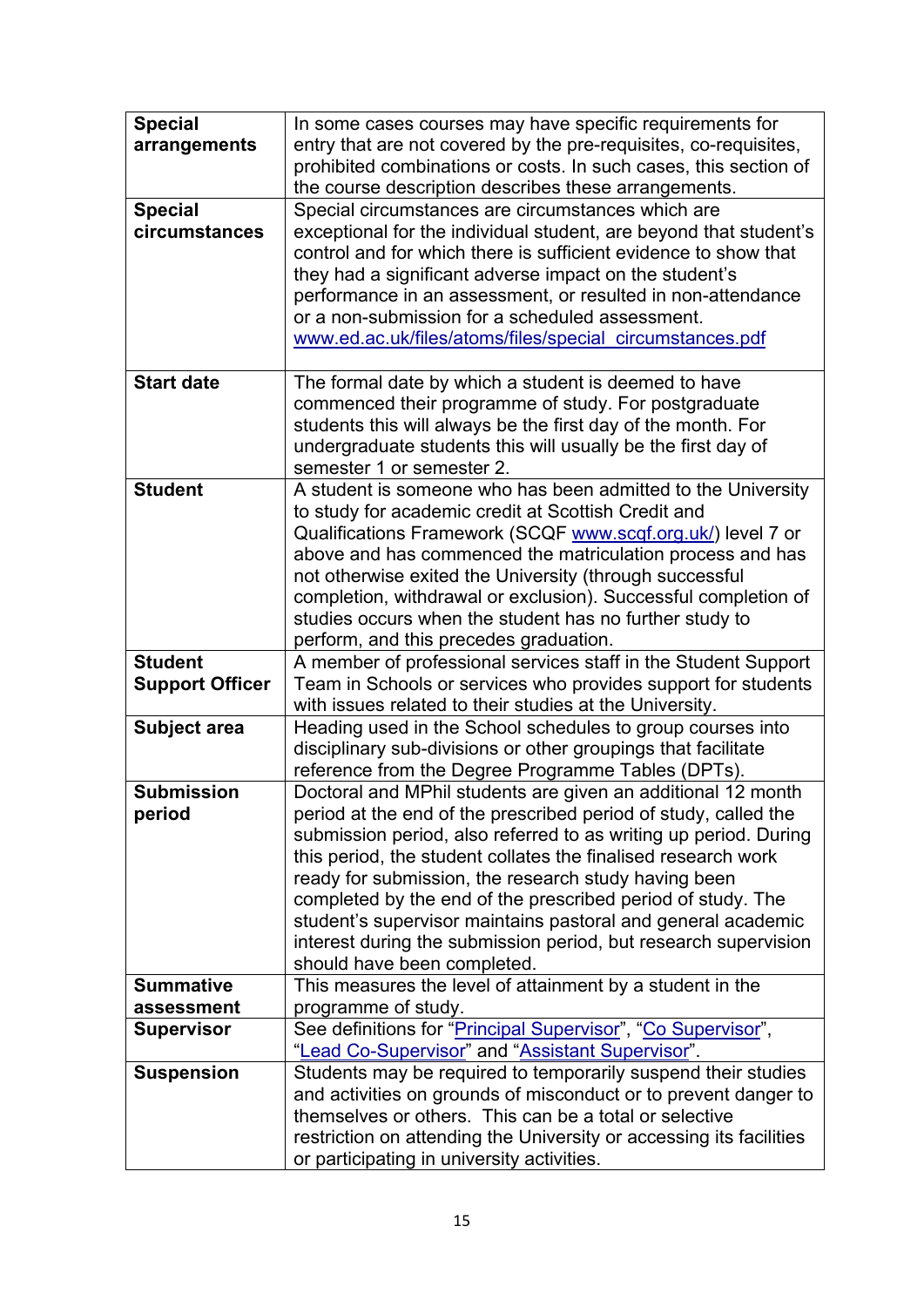|                               | Students may request to temporarily suspend their studies: this<br>is called interruption of studies.                                                                     |
|-------------------------------|---------------------------------------------------------------------------------------------------------------------------------------------------------------------------|
| <b>Synoptic</b><br>assessment | This requires students to make and use connections within and<br>between different areas of their study, demonstrating and<br>applying their knowledge and understanding. |

#### <span id="page-15-0"></span>**-T-**

| <b>Term</b>                        | <b>Definition</b>                                                                                                                                                                                                                                                         |
|------------------------------------|---------------------------------------------------------------------------------------------------------------------------------------------------------------------------------------------------------------------------------------------------------------------------|
| <b>Take home</b>                   | An examination which is given to students for them to                                                                                                                                                                                                                     |
| examination                        | complete and submit within a specified period of time. A take<br>home exam does not need to be sat under invigilated<br>conditions. The exam can be issued to students using a<br>variety of methods, e.g. email, direction to an online webpage,<br>handed out on paper. |
| <b>Teaching block</b><br>of course | Each semester is divided into two blocks: block 1 and 2 in<br>semester 1 and blocks 3 and 4 in semester 2. Block 5 is the<br>period beyond the end of semester 2 (see "Delivery period of<br>a course".                                                                   |
| <b>Thesis</b>                      | A document submitted in support of candidature for an<br>academic degree or professional qualification presenting the<br>author's research and findings.                                                                                                                  |

## *[Return to Top](#page-0-1)*

<span id="page-15-1"></span>**-U-**

| Unit of<br>assessment | A unit of assessment is a component of a course which is<br>considered by a Board of Examiners as a discrete entity in<br>reaching its final mark for the course or its progression or |
|-----------------------|----------------------------------------------------------------------------------------------------------------------------------------------------------------------------------------|
|                       | award decision. Examples include an essay, an exam paper,<br>questions within an exam paper, etc.                                                                                      |

### *[Return to Top](#page-0-1)*

<span id="page-15-2"></span>**-V-**

| Term             | <b>Definition</b>                                             |
|------------------|---------------------------------------------------------------|
| <b>Viva Voce</b> | An oral examination that assesses the student's general       |
|                  | knowledge of the field of research; establishes the extent of |
|                  | any collaboration; ascertains that the student can work       |
|                  | independently and lead the work of others; and confirms that  |
|                  | the work is the student's own.                                |

*[Return to Top](#page-0-1)*